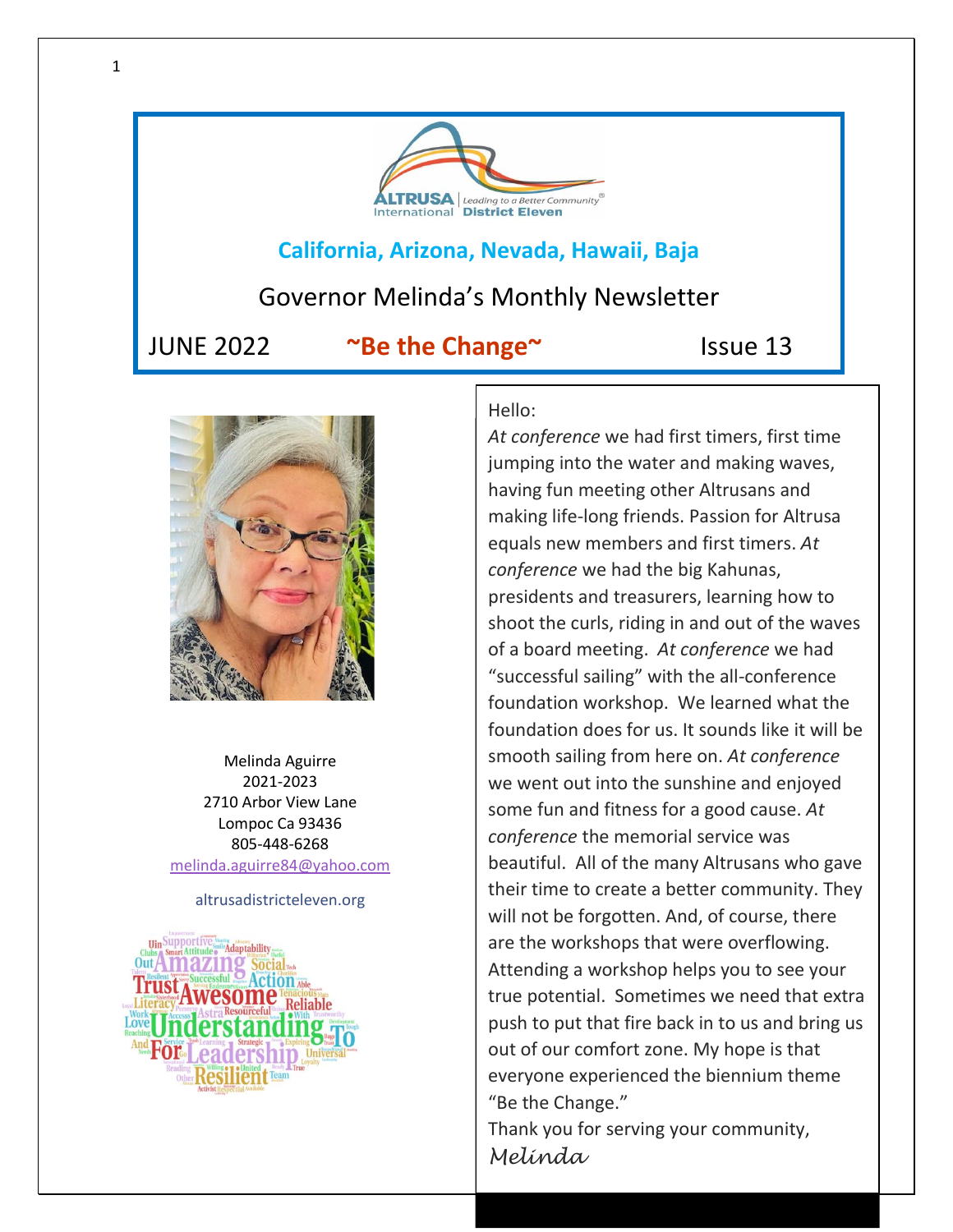# **2021-2023 BIENNIUM GOALS**

#### **Here are my Goals:**

- *1. MEMBERSHIP*: each club to recruit three new members; educate and motivate members;
- *2. SERVICE*: submit a club strategic plan to the District Governor; participate in a district wide service project; submit your club projects for the DSB;
- *3. MARKETING:* continue to expand the use of social media; learn how to "market" your club;

# "Be the Change" with the following:

Use your energy, because the mindset is, we never get tired of doing what we love.

Use your Potential, did you know you have a much broader learning potential than your existing one? How will you know? When you come across a group of individuals who are working towards the same goal as you. That's when you see your true potential.

Get Motivated, once you realize your true learning potentials, you want to learn more. You feel so motivated that you're ready to put yourself through tough situations, voluntarily.

Application, real learning doesn't happen when you experience it. It only happens when you reflect and act upon it. At conference you learned about new techniques, strategies, and activities that are key to your club growth. But just attending the workshop is not going to help you master your talent. You have to reflect on what you learned and start applying them.

Now take these ideas back to your club and help them **"Be the Change."**



\_\_\_\_\_\_\_\_\_\_\_\_\_\_\_\_\_\_\_\_\_\_\_\_\_

**DSB ARTICLES**-If you would like to submit an article regarding your conference experience or pictures, please send it to DSB Editor Eva at [aplombmedia@icloud.com,](mailto:aplombmedia@icloud.com) by June  $1<sup>st</sup>$ , 200 words or less

**THANK YOU** to the clubs that brought their story boards to share. They were wonderfully made to show what the club is up to. It's a great way to communicate with others.

**\_\_\_\_\_\_\_\_\_\_\_\_\_\_\_\_\_\_\_\_\_\_\_\_\_\_\_\_**

### **THANK YOU, THANK YOU, THANK**

**\_\_\_\_\_\_\_\_\_\_\_\_\_\_\_\_\_\_\_\_\_\_\_\_\_\_\_\_**

**YOU!** To the Chula Vista Club and conference committee for putting on a GREAT conference. YOU played an important role in the success of our conference this year.

**Committee Chairs**-I want to say Thank you for your hard work, preparing and leading the workshops. **YOU** are appreciated!

**EXPEDITORS**-I am grateful for all of the hard work you did at conference. Your attention to detail and meeting everyone's needs was out of this world, (my world anyway.)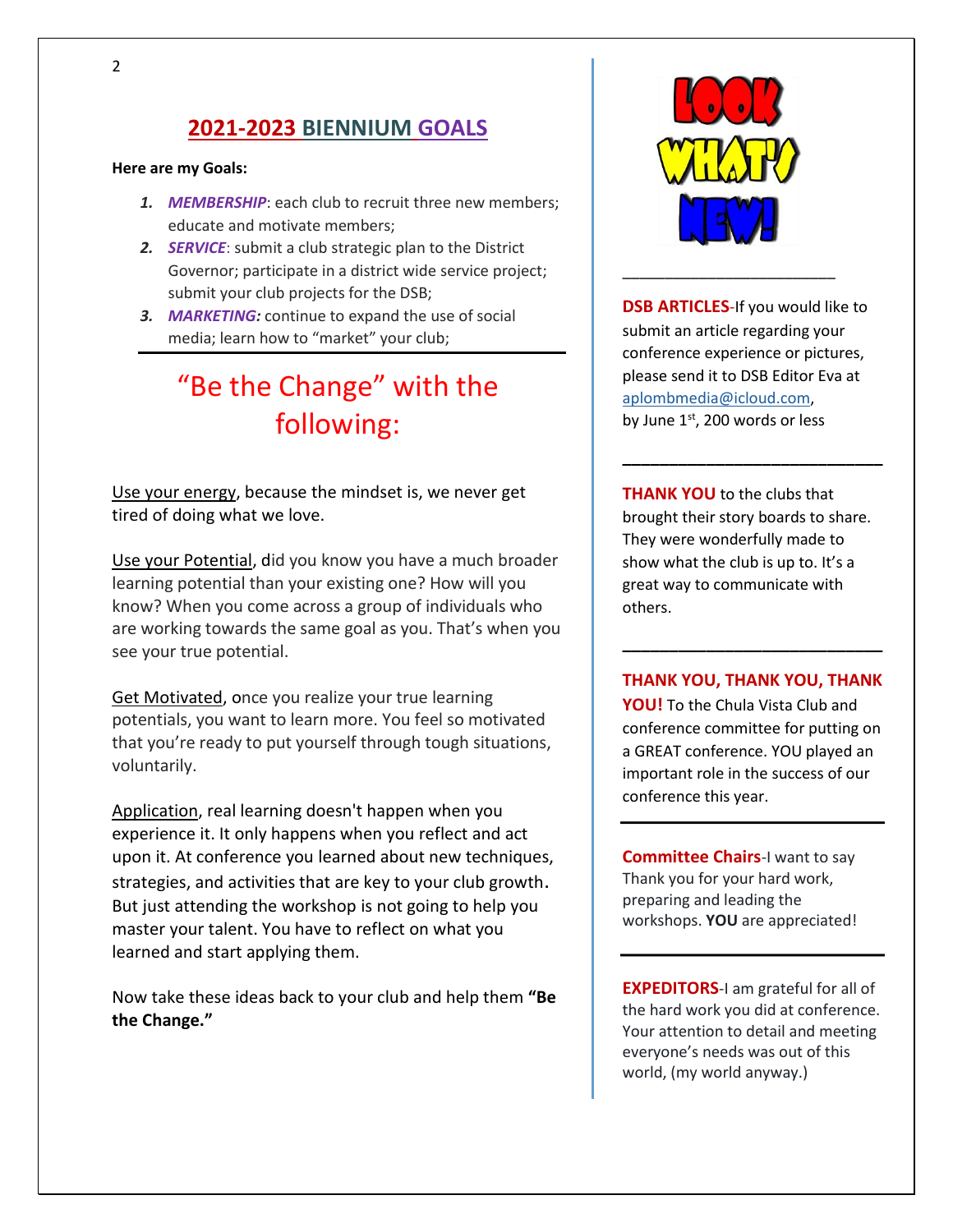| June 2022 | <b>Subject</b>                                                                                    | <b>WHO</b>            | <b>RESPONSIBLE</b><br><b>PERSON</b> | <b>NOTES</b>        |
|-----------|---------------------------------------------------------------------------------------------------|-----------------------|-------------------------------------|---------------------|
| 06/1      | Governor's Newsletter                                                                             | 2021-2023<br>Governor | Governor                            |                     |
| 6/01      | Governors annual report                                                                           | Governor              |                                     | Due June 15         |
| 6/01      | Club annual report                                                                                | Local club            | President                           | Due June 1          |
| 6/01      | ASTRA annual report due                                                                           | Local club            | ASTRA advisor                       | Due June 1          |
| 6/01      | Club fiscal year begins                                                                           | Local Club            | Club treasurer                      |                     |
| 6/01      | ASTRA club fiscal year begins                                                                     | Local club            | <b>ASTRA advisor</b>                |                     |
| 6/01      | Schedule all club business and                                                                    | Local club            | 2022-2023                           |                     |
|           | program meetings for the year                                                                     |                       | club president                      |                     |
| 6/01      | Present annual budget to club for<br>approval                                                     | Local club            | Club treasurer                      |                     |
| 6/01      | Sign new bank signature cards (President<br>& Treasurer) so checks can be signed &<br>distributed | Local club            | Club treasurer                      |                     |
| 6/01      | Deadline to submit District and<br>International dues                                             | Local club            | Club treasurer                      | Pass due after 6/15 |
| 6/15      | Treasurer notifies members with unpaid<br>dues and advises of late fees                           | Local Club            | Club treasurer                      |                     |



**Letha H Brown Winner**: Altrusa Int'l Club of Eastern Sierra

**Mamie L. Bass Winner**: Altrusa Int'l Club of Anaheim

**Nina Fay Calhoun Winner**: Altrusa Int'l Club of Central Coast

**ASTRA Award Winner**: ASTRA Club of Righetti High School, (Altrusa of the Central Coast)



# **Fall Workshop**

**Date: 11/6**

**Time: 2pm**

**Via Zoom**

**Join Hillary, Ashley and a surprise guest for an afternoon of learning about Service, Literacy and Leadership. Don't be left out.** 

**Sign-ups begin in October.**